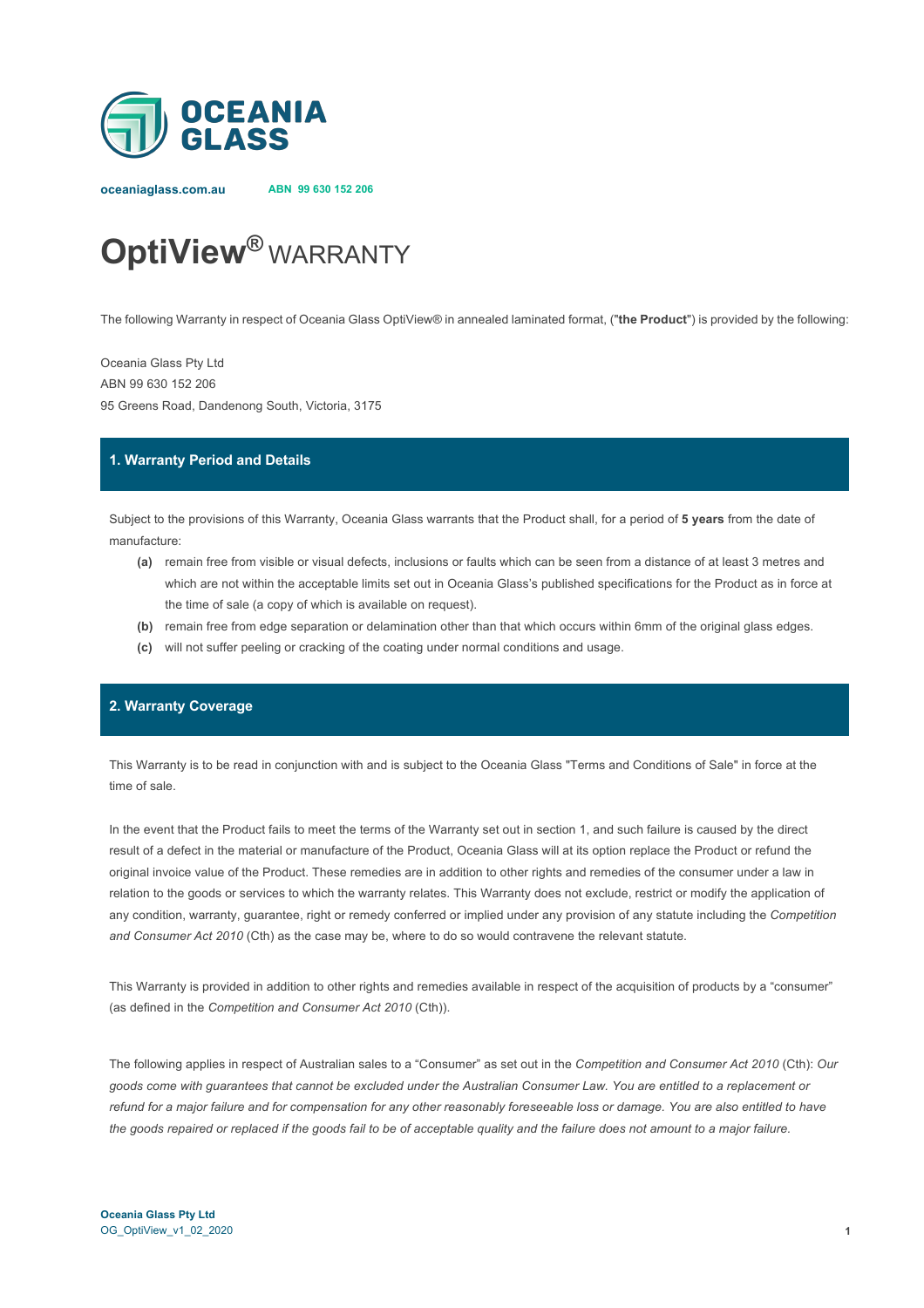

**oceaniaglass.com.au ABN 99 630 152 206**

## **3. Conditions**

The Warranty is further subject to the following conditions:

- **(a)** the Warranty applies only to the Product in the size, shape and form supplied by Oceania Glass to the Buyer. Any Product undergoing subsequent cutting, edge working, processing or any further alteration shall be excluded from this Warranty.
- **(b)** the Buyer acknowledges that the Product at the time of delivery was undamaged and free from any defects.
- **(c)** the Product is protected from contact with wet cement, hard foreign objects, metals and materials likely to cause abrasive damage.
- **(d)** the installation, cleaning and maintenance of the Product is entirely in accordance with Oceania Glass's recommendations as published in Oceania Glass's literature and any specific correspondence pertaining to this installation, and the glass components are not damaged in any way before or during installation.
- **(e)** the Product is installed in a manner that prevents prolonged contact with moisture at the glass edge.
- **(f)** the Product is not exposed to chemical fumes or gases other than those present in normal clean atmospheric air nor is subject to prolonged exposure to water or moisture, nor is exposed to radiation of any type other than normal sunlight.
- **(g)** the Product is not installed where temperatures greater than 70°C are likely to be experienced.
- **(h)** any sealant used in glazing is compatible with the laminated glass interlayer. Please consult with Oceania Glass for further details.

This Warranty does not apply where the Product has been used in any manner not in accordance with the conditions of this Warranty or the manufacturer's instructions, and will not cover any damage to a Product, or any other loss, which may be sustained as a result of the placement of any other materials on the Product by any party other than Oceania Glass or its authorized representative. This includes, but is not limited to, adhesive or security films, hydrophobic coatings, harsh or abrasive cleaners, paints, adhesives, marker pens, signage or advertising materials, or protective materials.

#### **4. Reporting and Verification of Product Failure**

Oceania Glass has the right to establish to its satisfaction that the Product defect or failure is in accordance with the above Warranty and that all of the above conditions have been met. Any failure of the Product shall be reported immediately to Oceania Glass. If failure of the Product is not notified to Oceania Glass within seven days of failure, the Buyer shall be deemed to have waived all rights under the Warranty (subject always to the full terms and conditions of sale).

Products must not be returned without the prior agreement of Oceania Glass. Oceania Glass may require the Product to be examined in situ to determine the cause of the failure.

All expenses of claiming in respect of this Warranty will be borne by the person making the claim. Oceania Glass may require documentation supporting the claim to be provided.

**For warranty claims or enquiries,** please contact Oceania Glass at 95 Greens Road, Dandenong South, Victoria 3175 or call **1800 810 403** or visit **www.oceaniaglass.com.au**